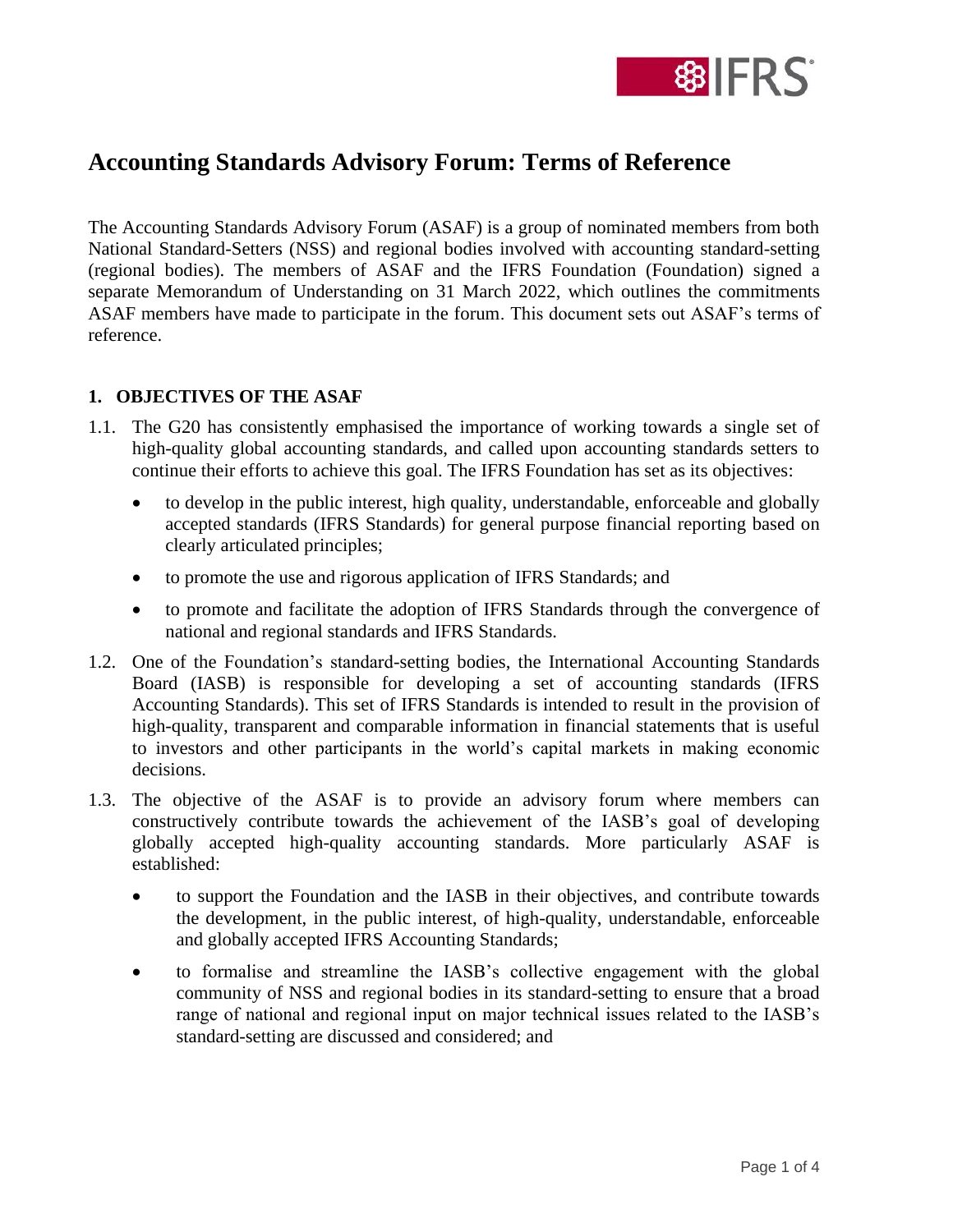

• to facilitate effective technical discussions on standard-setting issues, primarily on the IASB's work plan but which may include other issues that have major implications for the IASB's work, in sufficient depth, with representatives at a high level of professional capability and with a significant knowledge of their jurisdictions/regions.

## 2. **ORGANISATIONAL STRUCTURE AND WORKING MECHANISMS**

## 2.1. **Chair**

- 2.1.1. The IASB Chair or the Vice-Chair shall be the Chair of the ASAF.
- 2.1.2. The Chair shall have the discretion to draw up the ASAF technical agenda, following consultation with the IASB and ASAF members, and structure the meetings in such a way as to ensure optimal and constructive, in-depth technical discourse to achieve the ASAF's objectives.

## 2.2. **Membership**

- 2.2.1. The ASAF shall comprise 12 non-voting members, represented by 12 individuals, plus the Chair.
- 2.2.2. The 12 individuals shall represent 12 NSS and regional bodies from around the globe. The appointment is not in their personal capacity.
- 2.2.3. The individual representatives of the ASAF members should be capable of providing technical expertise, experience and practical knowledge of accounting issues from within their jurisdiction/regions to enable them to contribute meaningfully to technical discussions and provide reliable and relevant technical advice to the IASB.
- 2.2.4. Every ASAF member shall be capable of, and willing to, allocate and commit necessary staffing and resources to meet the objectives of the ASAF and the IASB.
- 2.2.5. To ensure a broad geographical representation and balance of the major economic regions in the world, the 12 members shall be from the following geographical regions:
	- one member from Africa:
	- three members from the Americas (North and South);
	- three members from the Asia/Oceania region;
	- three members from Europe (including non EU); and
	- two members appointed from any area of the world at large, subject to maintaining overall geographical balance.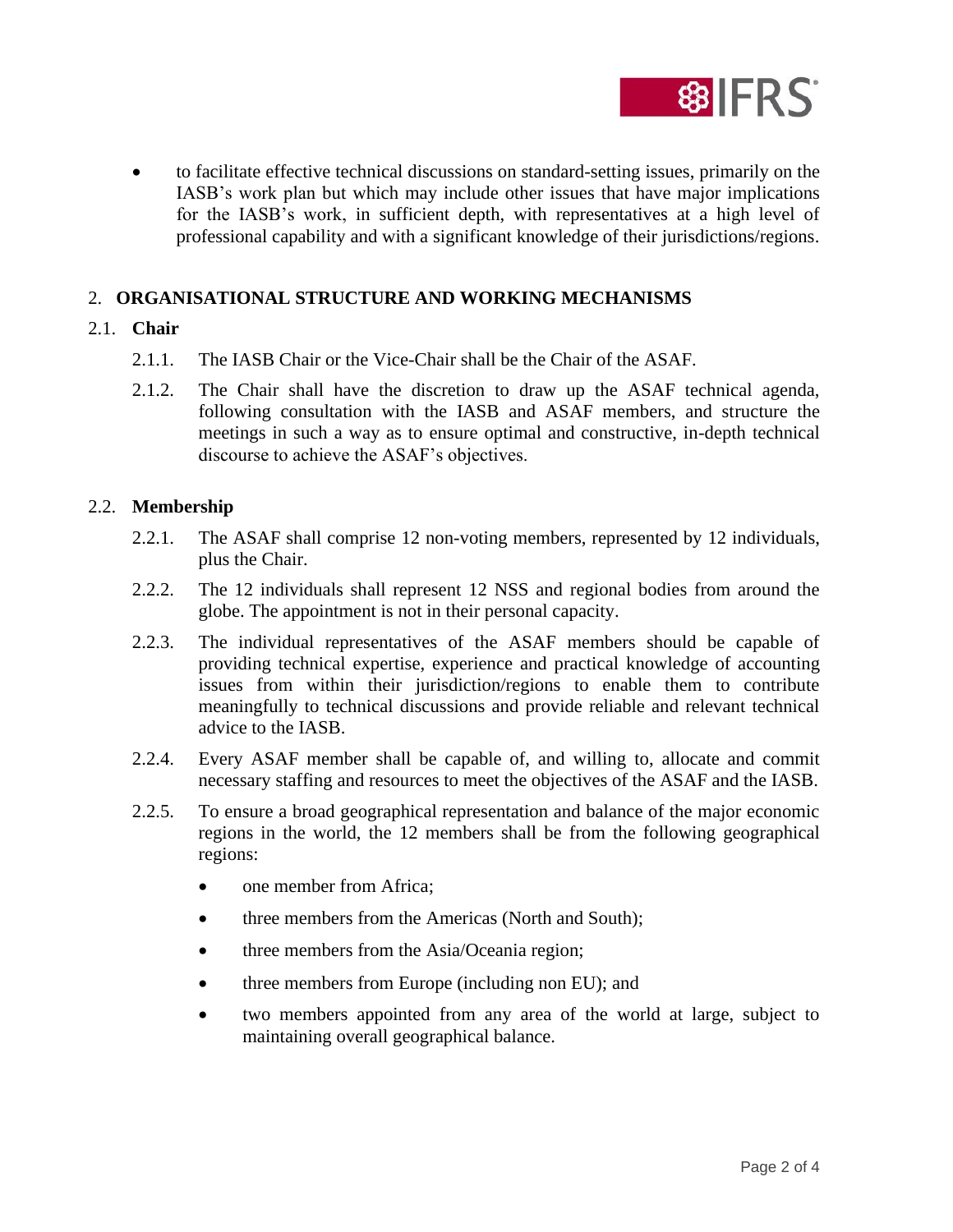

- 2.2.6. To ensure efficiency and continuity, there shall be a single designated representative for each member organisation. The single designated representative may be the Chair, or another senior member of staff from the organisation, who fulfils the requirements of section 2.2.3. The single designated representative may delegate another member of his/her organisation with specialist expertise to represent the organisation in discussions on particular agenda items.
- 2.2.7. The Chair shall have the discretion to invite a representative of a non-member NSS or regional body to attend and participate in ASAF meetings, subject to any attendee having the technical expertise and capability to make a valuable contribution to the ASAF in accordance with section 2.2.3 above. Where possible, the Chair will endeavour to obtain the prior consensus of the meeting.
- 2.2.8. Members of the IASB may attend ASAF meetings.
- 2.2.9. Membership of ASAF, which is renewable, is subject to review every three years (which itself is subject to the continued existence of ASAF). As well as achieving the geographical balance referred to in section 2.5.5 above, the review, as well as the initial composition, of the membership will take into account factors such as technical competence, the scale of the jurisdiction's capital market, the organisation's contribution to the IASB's standard-setting and the scale and degree of the human capital resources available to the organisation, among others.
- 2.2.10. Members of ASAF will be selected by the Trustees of the IFRS Foundation, following a call for candidates.

## 2.3. **Meetings**

- 2.3.1. Meetings shall normally be held in London, utilising the Foundation's secretariat and resources to host the meeting, including the meeting venue and relevant catering. The Chair and ASAF members may agree to hold meetings in other locations.
- 2.3.2. Travel and accommodation costs of attending ASAF meetings shall be borne by the members attending the meeting.
- 2.3.3. Foundation staff shall prepare the proposed agenda for each meeting, in consultation with ASAF members, to provide a summary of the key issues under consideration. Supporting papers for the meetings will be prepared by Foundation staff or by ASAF members. The agenda and the supporting papers shall be circulated in advance to ensure that ASAF members are fully prepared and capable of actively and constructively participating in all ASAF discussions and work.
- 2.3.4. Members of the ASAF are recommended to attend all meetings in person. If attendance in person is not possible members may attend by using videoconferencing.
- 2.3.5. The ASAF shall normally meet four times per year; where appropriate one meeting per year may be held by videoconference.